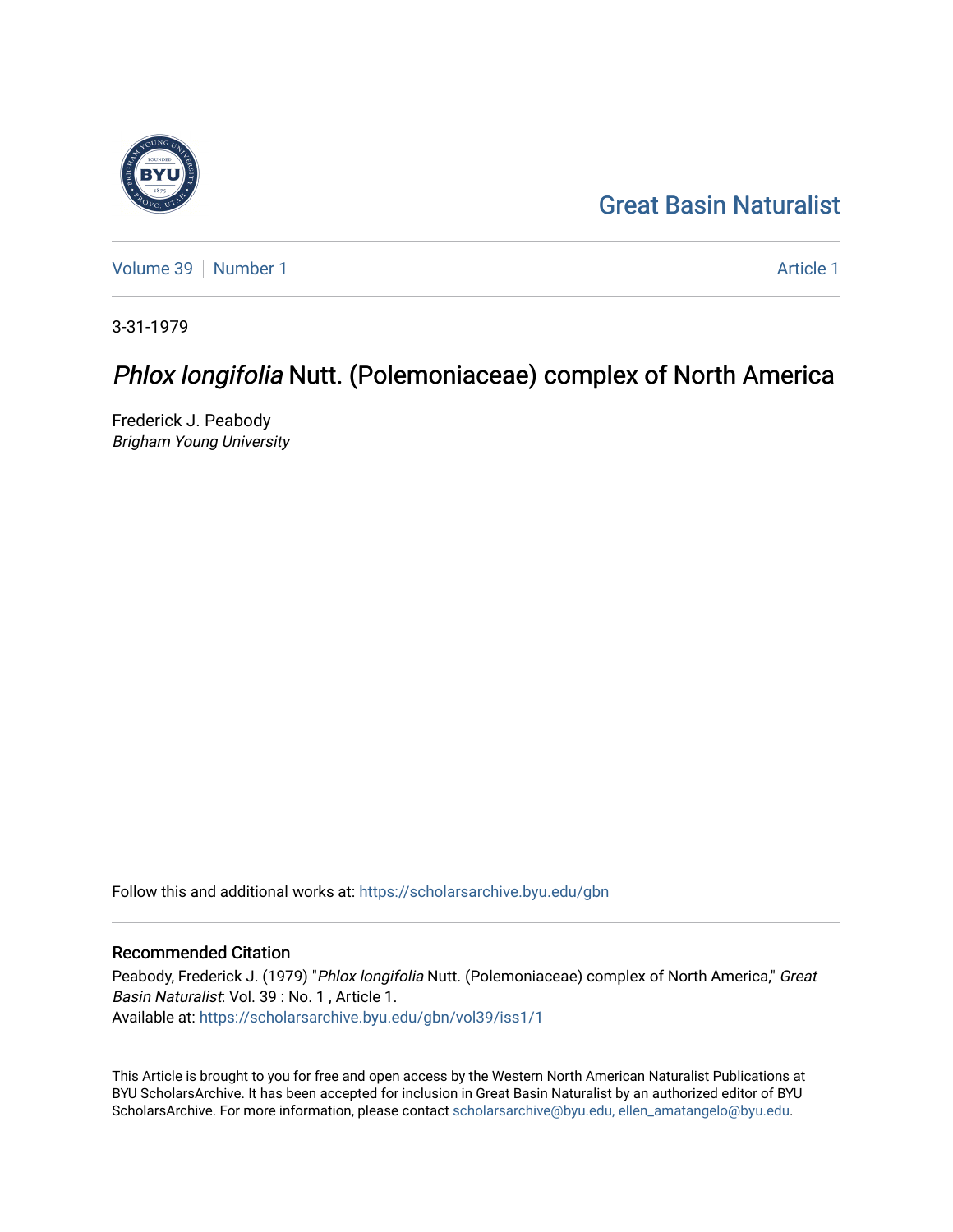# The Great Basin Naturalist

PUBLISHED AT PROVO, UTAH, BY **BRIGHAM YOUNG UNIVERSITY** 

#### ISSN 0017-3614

VOLUME 39 No. 1 No. 1 No. 1 No. 1 No. 1 No. 1 No. 1 No. 1 No. 1

#### PHLOX LONGIFOLIA NUTT. (POLEMONIACEAE) COMPLEX OF NORTH AMERICA'

Frederick J. Peabody<sup>2</sup>

ABSTRACT.— Over 1,000 herbarium specimens including 24 type specimens were examined in an attempt to achieve a clearer understanding of the Phlox longifolia complex. Four variables were measured for each specimen and the data were statistically analyzed by discriminant analysis. Using a previously published system of classifica tion for the complex, approximately 73 percent of the measured variation among the specimens was accounted for by that system. The clustering patterns produced in this first analysis indicated that a more conservative approach would be advisable. The formulation and subsequent application of a modified system produced a grouping of speci mens that accounted for 95 percent of the measured variation for the four morphological characters considered. From four species and seven subspecies previously recognized, one species with five varieties is proposed. The typi fication of Phlox longifolia Nutt. and other related taxa is resolved.

The classification of plants belonging to the Phlox longifolia Nutt. complex has been fraught with difficulties from the very beginning of the nomenclatural history of the group. Infraspecific taxa have been attri buted to one species and then another, new species have been proposed to deal with the great range of diversity within the group, and confusion has arisen as to the level or rank of recognition best suited for any one entity. The present study has two basic objectives: first, to correlate recent collections and current descriptions with the type material; and second, to review the classification of the complex in light of a broad sample.

The method proposed for the solution of the problem is twofold: A test of the most re cently proposed classification system (Wherry 1955), and then a similar test of a modified system proposed by me. Statistical analyses were conducted with the use of the IBM 360 computer using the SPSS V602 pro gram for discriminant analysis from the Statistical Package for the Social Sciences avail able at Brigham Young University Computer Center. Over 1,000 specimens from nine western United States herbaria were examined and included in the sample. Twenty-four type specimens from an additional 13 her baria were also examined. Classical methods of taxonomic research were employed in re viewing type material and adjusting the no menclature in order to bring the treatment of this complex into agreement with the Inter national Code of Botanical Nomenclature (Stafleu et al. 1972).

The variables tested were the following: vestiture of the inflorescence herbage, corolla tube length, leaf length, and leaf width. Over the past 160 years of taxonomic history these four morphological features have proved to be adequate for separation into infraspecific taxa. They are also easily measured from dried and mounted herbarium specimens.

Following the descriptions of each taxon in the taxonomy section is a citation of repre-

<sup>&#</sup>x27;A thesis submitted in partial completion for the degree Master of Science.

<sup>&#</sup>x27;Department of Botany and Range Science, Brigham Young University, Provo, Utah 84602; present address: Department of Botany and PUnt Pathology, Iowa State University, Ames, Iowa 50010.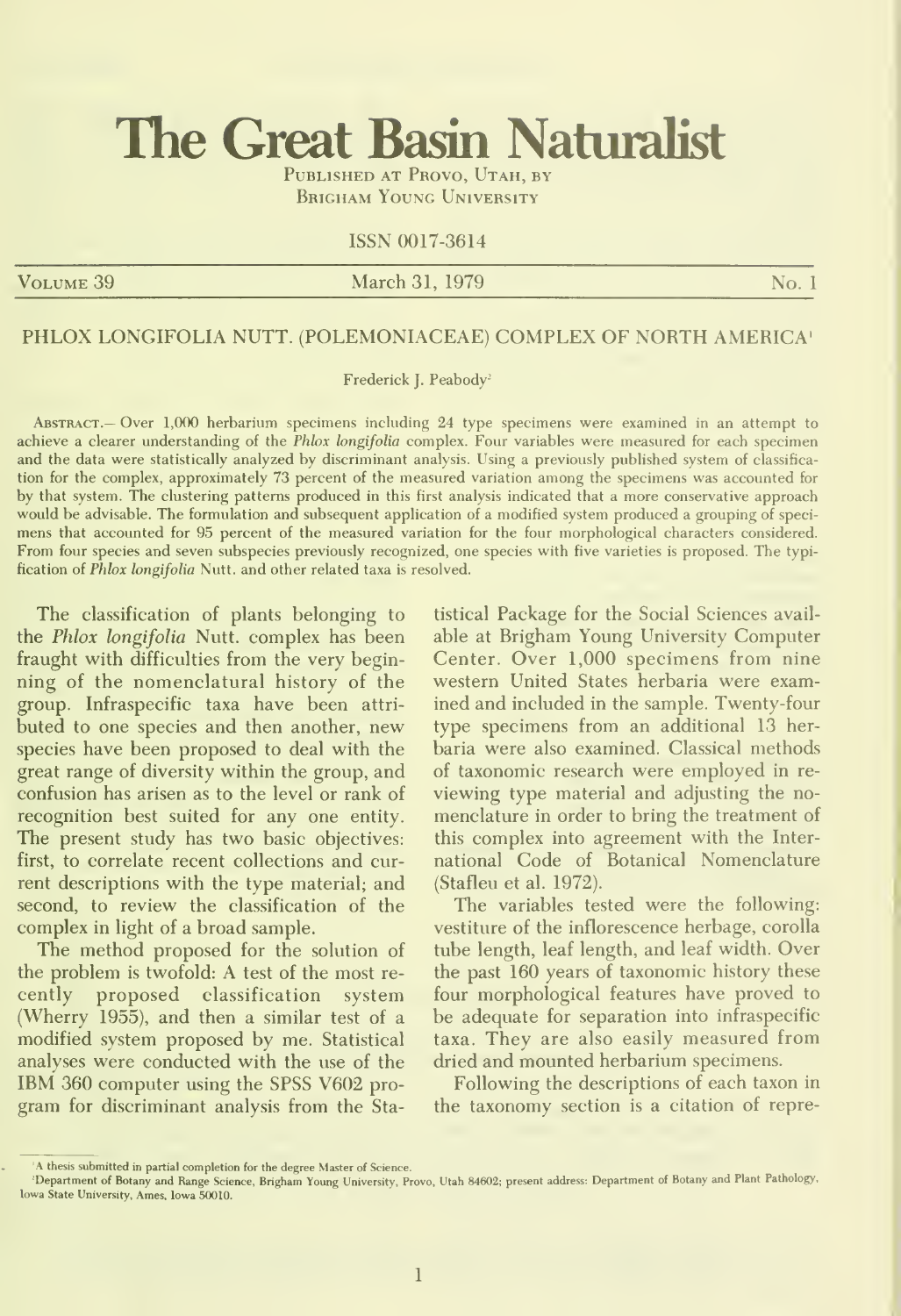sentative material examined, followed by a number indicating the total number of speci mens examined and placed within that taxon. The standard abbreviations of herbaria are those of Holmgren and Keuken (1974). Type specimens were examined and photographed and the photographs deposited in the Herbarium of Brigham Young University (BRY); they are indicated by an asterisk (°) following the herbarium symbol designation in the list of synonyms. The standard abbreviations of serial publications are those of the Torrey Botanical Club (1969). The standard abbreviations of separate works are those of Lawrence (1968). Statistical information is available from the author upon request.

#### **ACKNOWLEDGMENTS**

The author wishes to acknowledge the many herbaria and their staffs for the loan of material for examination. Appreciation is also extended to Dr. Stanley L. Welsh for valu able assistance in research and preparation. The constant support of Robyne, my wife, is deeply appreciated.

#### Nomenclatural History

Thomas Nuttall (1834) described Phlox longifolia from material gathered by Wyeth in 1833 from the "valleys of the Rocky Mountains generally". Heller (1897) elevated Torrey's (1859) P. speciosa var. ? stanshuryi to species rank in a cryptic note which af fords little information as to its salient fea-

tures. Subsequent workers influencing this complex include: E. Nelson (1899), Brand (1907), Jones (1895, 1908), A. Nelson (1909, 1912, 1924, 1931), Wherry (1938, 1939, 1940, 1941, 1942, 1943, 1944, 1955, 1956), Peck (1941), Jepson (1943), and Mason (1951). Over the past 163 years, 16 species and 36 in fraspecific taxa have been named within this complex. Of the 52 names proposed in this group only 5 are recognized as valid in the present study.

#### Taxonomy of Phlox Longifolia Complex

Taprooted perennials, 0.3-5 dm tall, from a lignous base; leaves cauline, opposite, sometimes alternate above, 5-70 (100) mm long, 1-7 mm wide, linear to oblanceolate; upper cauline leaves glabrous, pubescent or glandular-pubescent; lower cauline leaves glabrescent, basally connate or distinct; pedicels (5) 10-40 (50) mm long, glabrous, pubescent, or glandular-pubescent; calyx of 5 aristate to cuspidate, basally connate sepals with prominent herbaceous midribs, glabrous except on adaxial surface, pubescent or glandular-pubescent, distinct chartaceous in tercostal membranes either plicate or flat; corolla tube (8) 10-28 mm long, usually glabrous but sometimes sparsely pilose without, the limb 5-15 mm long, incisorate, erose, or entire; stamens imequally inserted on the corolla tube, included or scarsely excerted; style 3-cleft, the ovary 3-loculed, the seeds 1 (2-4) per locule.

#### Key to Varieties

| 1.       | Inflorescence herbage glabrous except calyx within, or pubescent on upper                                                                  |
|----------|--------------------------------------------------------------------------------------------------------------------------------------------|
|          | Inflorescence herbage glandular-pubescent, rarely simply pubescent (var.                                                                   |
| $2(1)$ . | Corolla tube 22-28 mm long; southwestern New Mexico westward across<br>Arizona to southern and western Utah, Nevada and eastern California |
|          | Corolla tube 12-19 mm long; variously distributed throughout western                                                                       |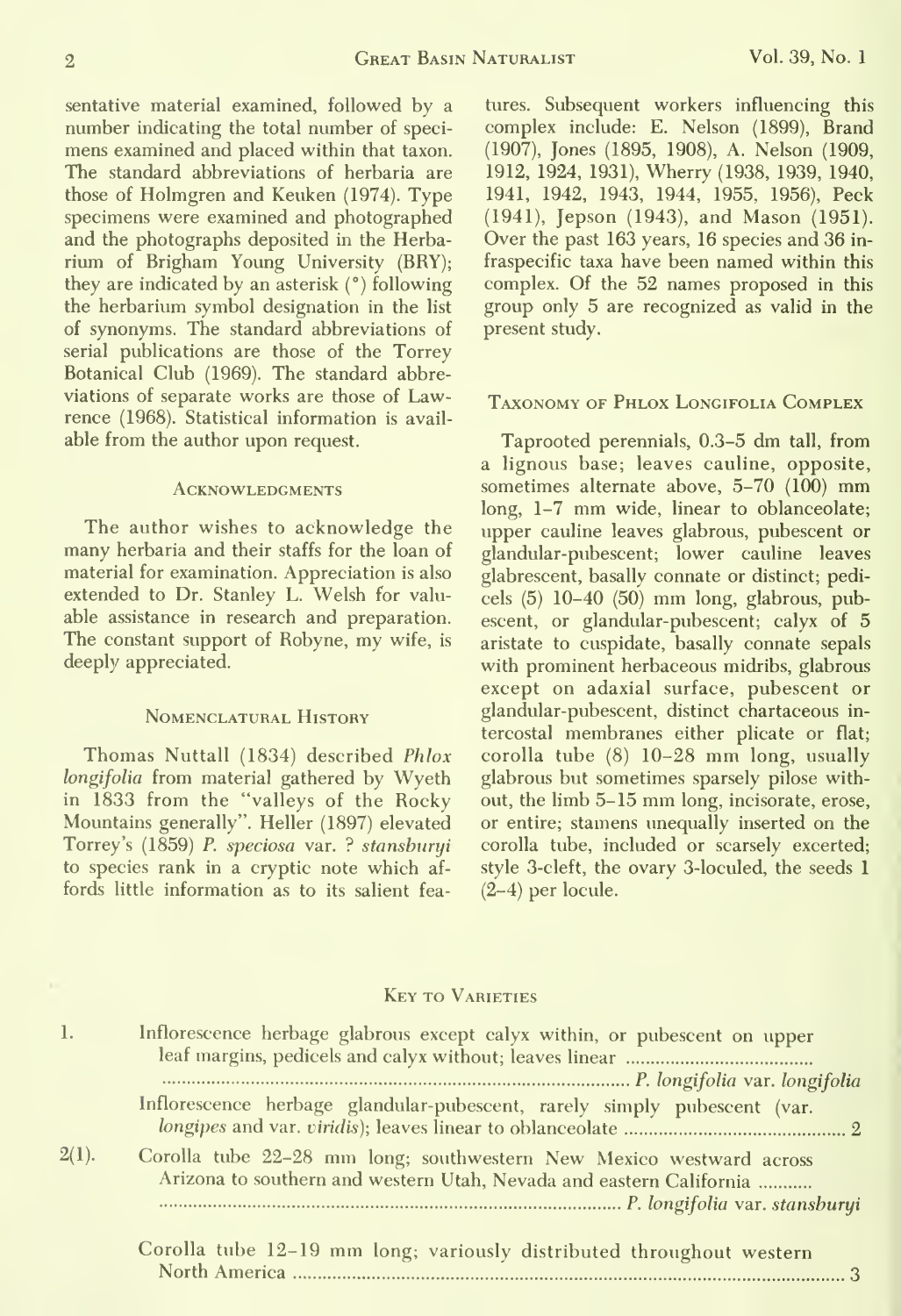$\mathcal{R}$ 

3(2). Leaves (even upper) distinctly oblanceolate, 3-5 mm wide; inflorescence herbage glandular-pubescent; internodes well spaced; stems stout and often trailing; southwestern South Dakota westward to eastern California P. longifolia var. brevifolia

Leaves linear to linear-lanceolate, 1-3 mm wide; inflorescence herbage rarely nonglandular-pubescent; internodes well spaced or congested; stems slender and usually ascending; variously distributed throughout western North America 4

4(3). Leaves 45-70 mm long, 2.5-4 mm wide; internodes well spaced; northern New Mexico and Arizona through Nevada, Utah, and western Colorado, narrowly extending into southern Idaho and Oregon P. longifolia var. longipes

Leaves 16-35 mm long, 1-2 mm wide; internodes usually congested; Washington, Oregon, Idaho, extending narrowly into extreme northern Utah

and Nevada P. longifolia var. viridis

#### Phlox longifolia Nutt. var. longifolia

- Phlox longifolia Nutt., J. Acad. Nat. Sci. Philadelphia 7: 41. 1834. Holotype: Valleys of the Rocky Mts. generally, 1833, Wyeth s.n. (BM°). Isotype (K").
- P. humilis Dougl. ex Hook., Fl. Boreali-Amer. 2: 72. 1838. Holotype: Oregon; barren sandy plains of the Columbia, 1826, Douglas s.n. (K").
- P. speciosa Pursh var. B Dougl. ex Hook., Fl. Boreali- Amer. 2: 72. 1838. Holotype: Oregon; on the summit of the Blue Mountains and subalpine range of the Rockies near perpetual snow, no date, Douglas s.n. (K°).
- P. sabini Hook, pro syn., Fl. Boreali-Amer. 2: 72. 1838.
- P. speciosa Pursh var. linearifolia Hook., Hooker's J. Bot. Kew Card. Misc. 3: 289. 1851. Holotype: Valley of the Kooskooskie River and adjoining plains, no date, Douglas s.n. (K°).
- P. linearifolia (Hook.) A. Gray, Proc. Amer. Acad. Arts 8: 255. 1870.
- P. longifolia Nutt. f. humilis (Dougl. ex Hook.) Voss, Vil morin Blumengartn 1: 681. 1894.
- P. longifolia Nutt. ssp. marginata Brand, Das Pflanzenreich 4<sup>250</sup>: 65. 1907. Holotype: Oregon; steep grassy slopes near Snake River, where it is common, 23 May 1901, Cusick 2517, (G°).
- P. longifolia Nutt. ssp. marginata Brand var. humilis (Dougl. ex Hook.) Brand, Das Pflanzenreich 4<sup>250</sup>: 66. 1907.
- P. longifolia Nutt. ssp. linearifolia (Hook.) Brand, Das Pflanzenreich  $4^{250}$ : 66. 1907.
- P. patula A. Nelson, Univ. Wyoming Publ. Sci., Bot. 93: 47. 1924. Holotype: Colorado; Platte Canyon, 19 May 1894, A. Nelson 1589, (RM°).
- P. marginata (Brand) A. Nelson, Amer. J. Bot. 18: 434. 1931.
- P. cortezana A. Nelson, Amer. J. Bot. 18: 434. 1931. Holotype: Colorado; Montezuma Co., roadside between Cortez and Mesa Verde National Park, <sup>11</sup> May 1925, A. Nelson 10436 (RW).
- P. longifolia Nutt. ssp. humilis (Dougl. ex Hook.) Wherry, Proc. Acad. Nat. Sci. Philadelphia 90: 135. 1938.
- P. longifolia Nutt. ssp. calva Wherry, Proc. Acad. Nat. Sci. Philadelphia 90: 136. 1938. Holotype: Idaho; Butte Co., 13 miles by road southwest of Darling ton (43°411/2'; 113°341/2'), 21 June 1931. E. T. Wherry s.n. (PH°).
- P. longifolia Nutt. ssp. typica Wherry, pro. typ. Notul. Nat. Acad. Nat. Sci. Philadelphia 87: 5. 1941.
- P. longifolia Nutt. ssp. cortezana (A. Nelson) Wherry, Notul. Nat. Acad. Nat. Sci. Philadelphia 87: 5. 1941.
- P. grahamii Wherry, Brittonia 5: 60. 1943. Holotype: Utah; Uinta Co., talus slopes west side of Green River, south of mouth of Sand Wash, 4500 ft., elevation, 27 May 1923, Graham 7884 (CM°).
- P. longifolia Nutt. ssp. a-longifolia Wherry, pro. typ. Morris Arb. Bull. 3: 90. 1956.

Plants short to tall, 0.5-5.0 dm; internodes more or less congested or well spaced; leaves opposite, upper leaves glabrous or pubescent, nonglandular, (10) 20-50 (60) mm long, 1.0-2.5 mm wide, linear to linear-lanceolate; calyx glabrous or pubescent with intercostal membranes either plicate or flat; corolla tube 12-16 mm long (Fig. 1).

Representative material.— Huntley 889 (WTU); Parker 578 (OSC); Davis 334 (IDS); Vickery 550 (ARIZ); Cronquist 6237 (COLO); Thompson 11316 (MONTU); Brown 3780 (UNM). 645.

Distribution.— Central and eastern Washington, eastern and central Oregon, southern Idaho, southwestern Montana, southwestern Wyoming, Nevada, Utah, western Colorado,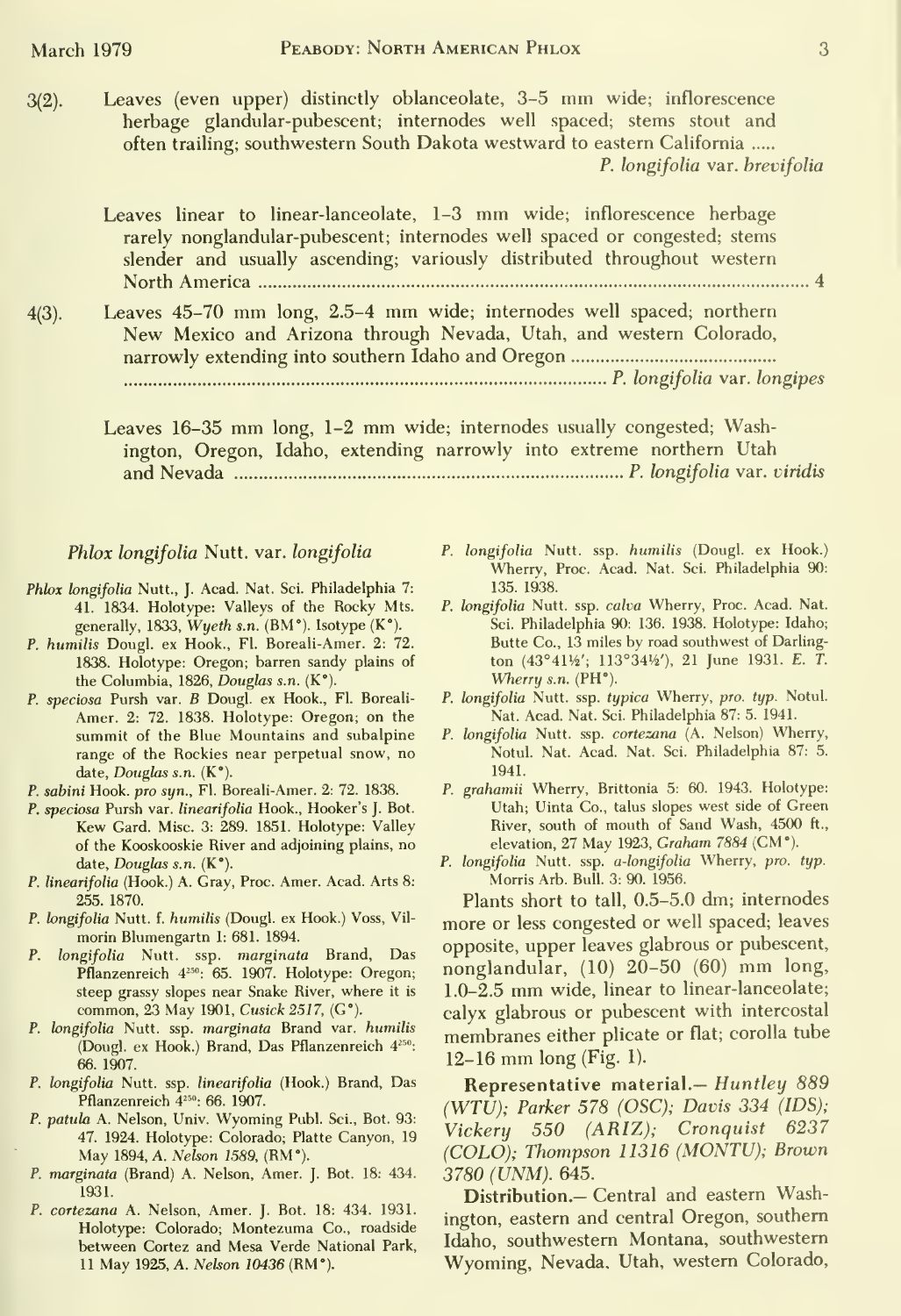

Fig. 1. Phlox hngifolia Nuttal var. longifolia. Isotvpe: Valleys of the Rocky Mts. generally. Wyeth s.n., no date (BMr). Measure bar equals <sup>1</sup> cm.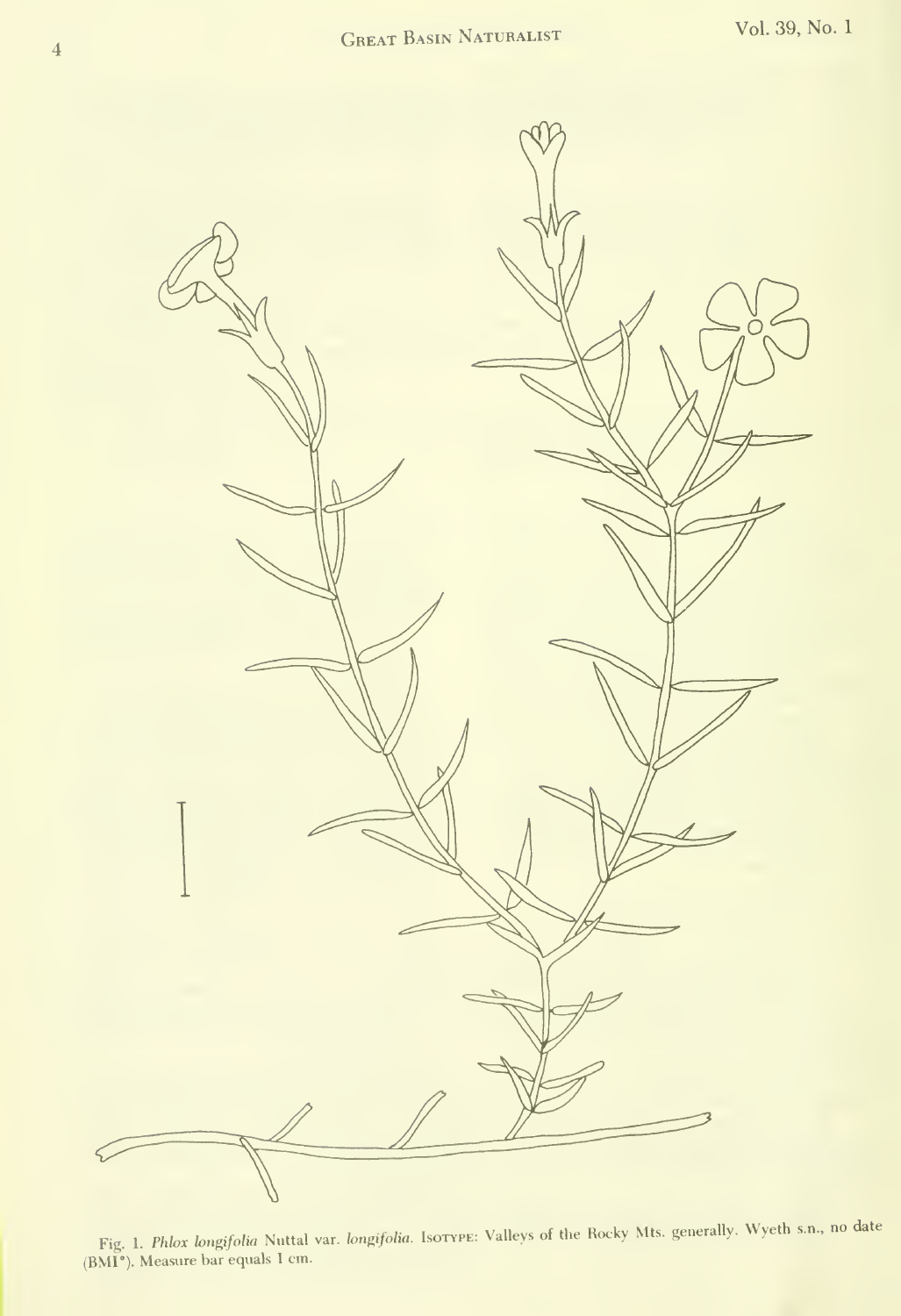extreme northwestern New Mexico, northern Arizona, and extreme southeastern California. This nonglandular form is the most abundant variety in northern and mesic localities (Fig. 2).

Notes- Nuttall (1834) described Phlox longifolia based on a specimen with long leaves as compared to the caespitose representatives of the genus, sic. P. caespitosa, P. hoodii etc. Douglas (1838) described P. humilis based on material similar to that of Nuttall's P. longifolia, selecting this epithet because the leaves were smaller than those of P. speciosa already described by Pursh (1814) and Lindley (1830). Gray (1870) rectified the situation by placing Douglas's P. humilis in synonymy with Nuttall's P. longifolia. At the same time Gray proposed a new species which had longer leaves and distinct replica-

tion of the intercostal membranes of the calyx, naming this species P. linearifolia (Hook.) A. Gray.

With the passage of years since the work of Gray (1870) and the activity of post-Gray an monographers, the taxonomy of this group became extremely obscured. Nuttall's type was disregarded, Gray's Phlox linearifolia fell out of use and bi- or trinomials were applied to erroneous taxa. The longer-leaved and tall er P. linearifolia became commonly known as P. longifolia, leaving the type of P. longifolia to be erroneously renamed at various in fraspecific levels. Among these renamings are: P. longifolia ssp. marginata var. humilis (Dougl. ex Hook.) Brand (1907), P. longifolia ssp. humilis (Dougl. ex. Hook.) Wherry (1938), and P. longifolia f. humilis (Dougl. ex Hook.) Voss (1894). This unfortunate condi-



Fig. 2. Distribution of Phlox longifolia Nutt. var. longifolia over western North America.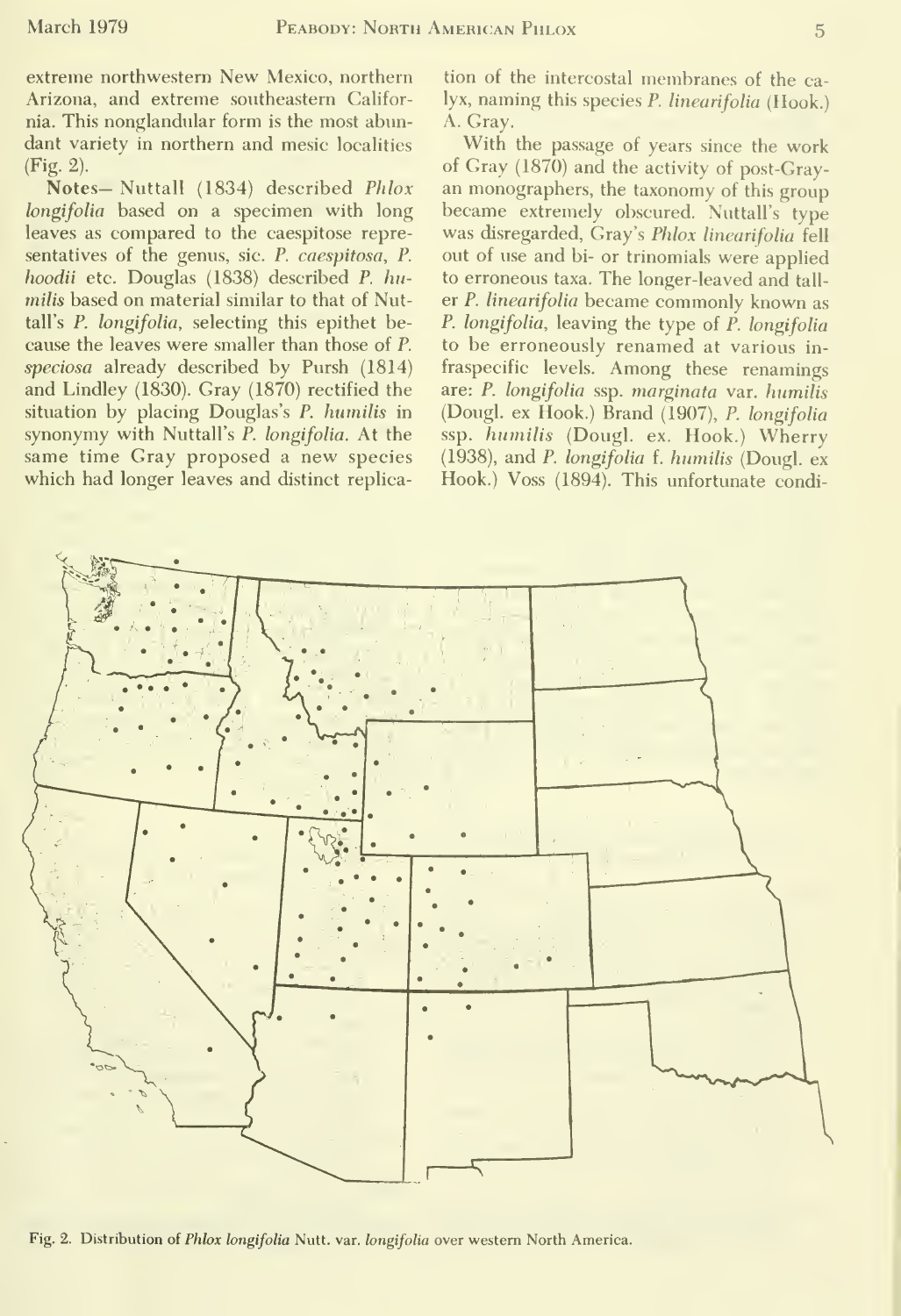tion has continued to the present day, caus ing taxonomic confusion within the complex.

Wherry (1943) proposed Phlox grahamii Wherry as an intermediate form between two genera (Phlox and Microsteris). His rea sons were that the plant in question (Graham 7884) combines morphological characters of each genus. It is perennial and rather tall with well-spaced intemodes and a distinct corolla tube like Phlox. The leaves, however, are relatively small, few, and some are lobed near the base; the corolla tube is strongly flaring at the base and the inflorescence is sparse as in the genus Microsteris.

Upon examination of this specimen, which unfortunately is the only specimen of this species ever collected or reported, <sup>I</sup> have found that it is copiously infested with a rust (Puccinia plumbaria Peck) according to identification made with Arthur (1962). The base of the corolla tube is filled with hyphae, causing it to flare, and one of the few upper leaves bears a number of aecia imbedded in its epidermis that caused it to lobe abnormally as it elongated in growth. The general health of the plant was obviously very poor and all of the features noted by Wherry as re sembling the genus Microsteris are, in my opinion, the result of teratology. Phlox grahamii appears to be a diseased P. longifolia var. longifolia and is therefore reduced to synonymy.

#### Phlox longifolia Nutt. var. stansburyi (Torr.) A. Gray

- Phlox longifolia Nutt. var. stansburyi (Torr.) A. Gray, Proc. Am. Acad. Arts 8:255. 1870.
- P. speciosa Pursh var. ? stansburyi Torr., Rep. U.S. Mex. Bound. Surv. 2: 145. 1859. Holotype: New Mexico; Dona Ana Co., gravelly hills near the Organ Mountains, 30 April 1852, Bigelow s.n. (NY).
- P. stansburyi (Torr.) Heller, Bull. Torrey Bot. Club 24: 478. 1897.
- P. longituba Heller, Muhlenbergia 2: 228. 1906. Isotype (?): California; Inyo Co., Sierra foothills west of Bishop in coarse granite sand, 23 May 1906, Heller 8320 (BM°).
- P. stansburyi (Torr.) Heller ssp. eu-stansburyi Brand, Das Pflanzenreich 4<sup>250</sup>: 66. 1907.
- P. superba Brand, Das Pflanzenreich 4<sup>250</sup>: 67. 1907. Holotype: Nevada; Nye Co., Tonopah, May 1905, Brown s.n.  $(UC^{\circ})$
- P. stansburyi (Torr.) Heller ssp. eu-stansburyi Brand f. longituba (Heller) Wherry, Notul. Nat. Acad. Nat. Sci. Philadelphia 113: 4. 1942.

P. stansburyi (Torr.) Heller ssp. superba (Brand) Wherry, Notul. Nat. Acad. Sci. Philadelphia 113: 4. 1942.

Plants moderately tall, 1.5-4.0 dm, inter nodes well-spaced, 3-6 cm long; leaves opposite, upper leaves somewhat glandular-pubescent, 22-39 mm long, 2.1-3.8 mm wide, linear to linear-lanceolate; calyx glandular pubescent with the intercostal membranes usually flat; corolla tube 22-28 mm long (Fig. 3).

 $Representative material - Anott 37$ , (WTU), Maguire 25123 (OSC), Ferris 8054 (MONTU), Hershey 2826 (UNM), Wooton s.n. (COLO), Wooton s.n. (ARIZ). 38.

Distribution— Western New Mexico, Ari zona, western Utah, Nevada, and extreme eastern California (Fig. 4).

Notes— The taxon stansburyi proves to fit into P. longifolia quite well because it has many characters in common with other varieties. The long corolla tube usually cited as the distinguishing feature merely represents a point in a continuum of corolla tube length within this complex. Other features are essentially the same as in  $P$ . longifolia (sensu lato). As defined here var. stansburyi occurs not only in southwestern New Mexico and adja cent Arizona (Wherry 1956) but also in northern Arizona, Utah, and Nevada. As it passes northward it appears to assume some of the characteristics of other varieties, most noticeably reduction in leaf size and length of the corolla tube.

#### Phlox longifolia Nutt. var. brevifolia (A. Gray) A. Gray

- Phlox longifolia Nutt. var. brevifolia (A. Grav) A. Gray, Synop. Fl. N. Amer. Vol. 2 Pt. 1: 133. 1878.
- P. longifolia Nutt. var. stansburyi (Torr.) A. Gray f. brevifolia A. Gray, Proc. Amer. Acad. Arts 8: 255. 1870. Lectotype: Nevada; Ormsby Co., near Carson City, 1865. Anderson s.n. (GH<sup>°</sup>).
- P. longifolia Nutt. var. stansburyi (Torr.) A. Gray subvar. brevifolia (A. Gray) Watson, C. King, Report of the Geographical Expl. 40th Parallel 5: 261. 1871.
- P. stansburyi (Torr.) Heller var. brevifolia (A. Gray) E. Nelson, Wyoming Agric. Exp. Sta. Annual Rep. 9: 27. 1899.'
- P. stansburyi (Torr.) Heller ssp. eu-stansburyi Brand var. brevifolia (A. Gray) Brand, Das Pflanzenreich 4"": 66. 1907.
- P. grayi Wooton & Standley, pro. syn. Contr. U.S. Nat. Herb. 16: 161. 1913.
- P. longifolia Nutt. ssp. brevifolia (A. Gray) H. Mason, Abrams 111. Fl. Pac. States 3: 409. 1951.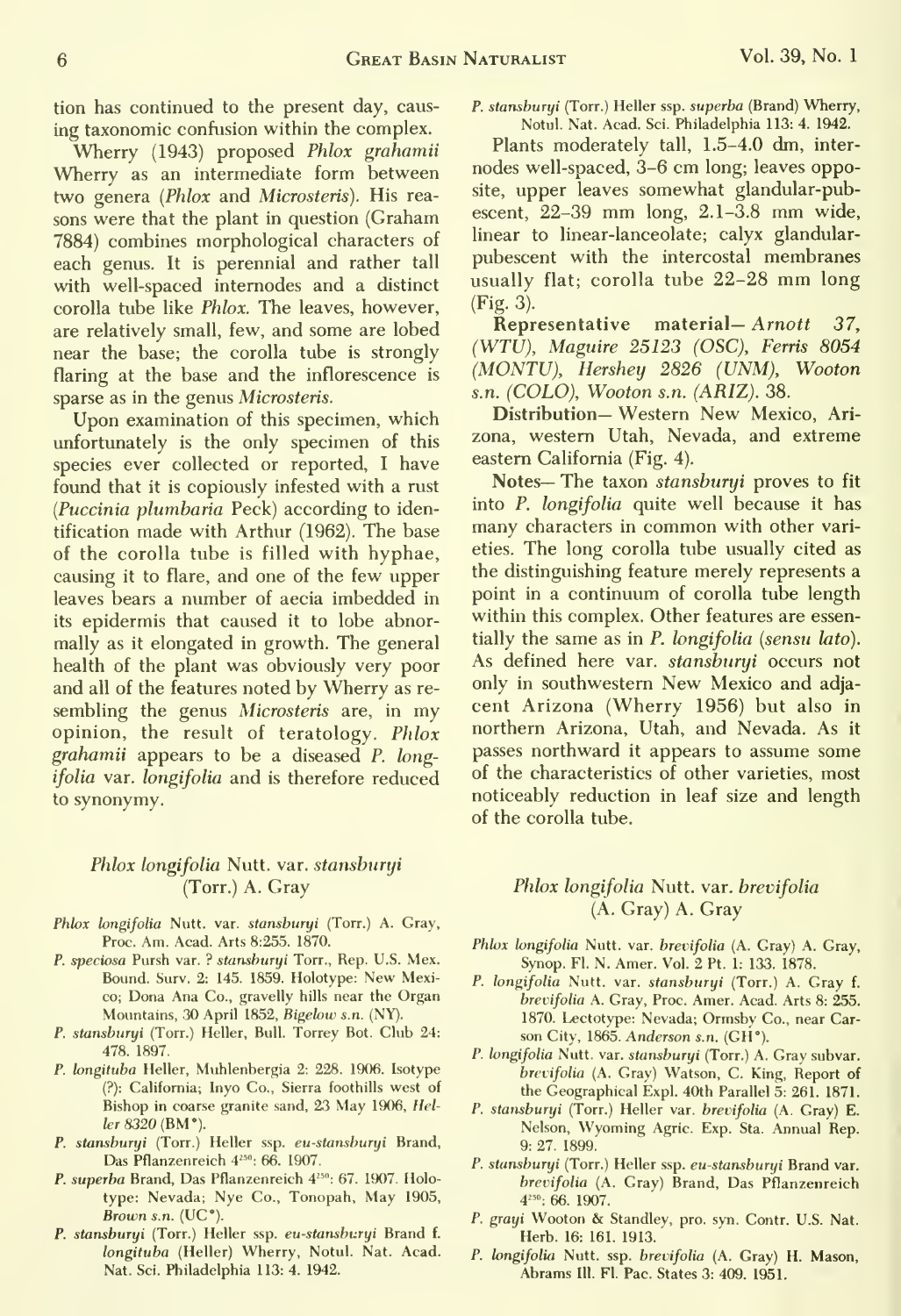

Fig. 3. *Phlox longifolia* Nutt. var. s*tansburyi* (Torr.) Gray. Торотүре: New Mexico, Doña Ana Co., in the Organ<br>Mountains. E. O. Wooton s.n. 28 May 1905 (WTU°). Measure bar equals 1 cm.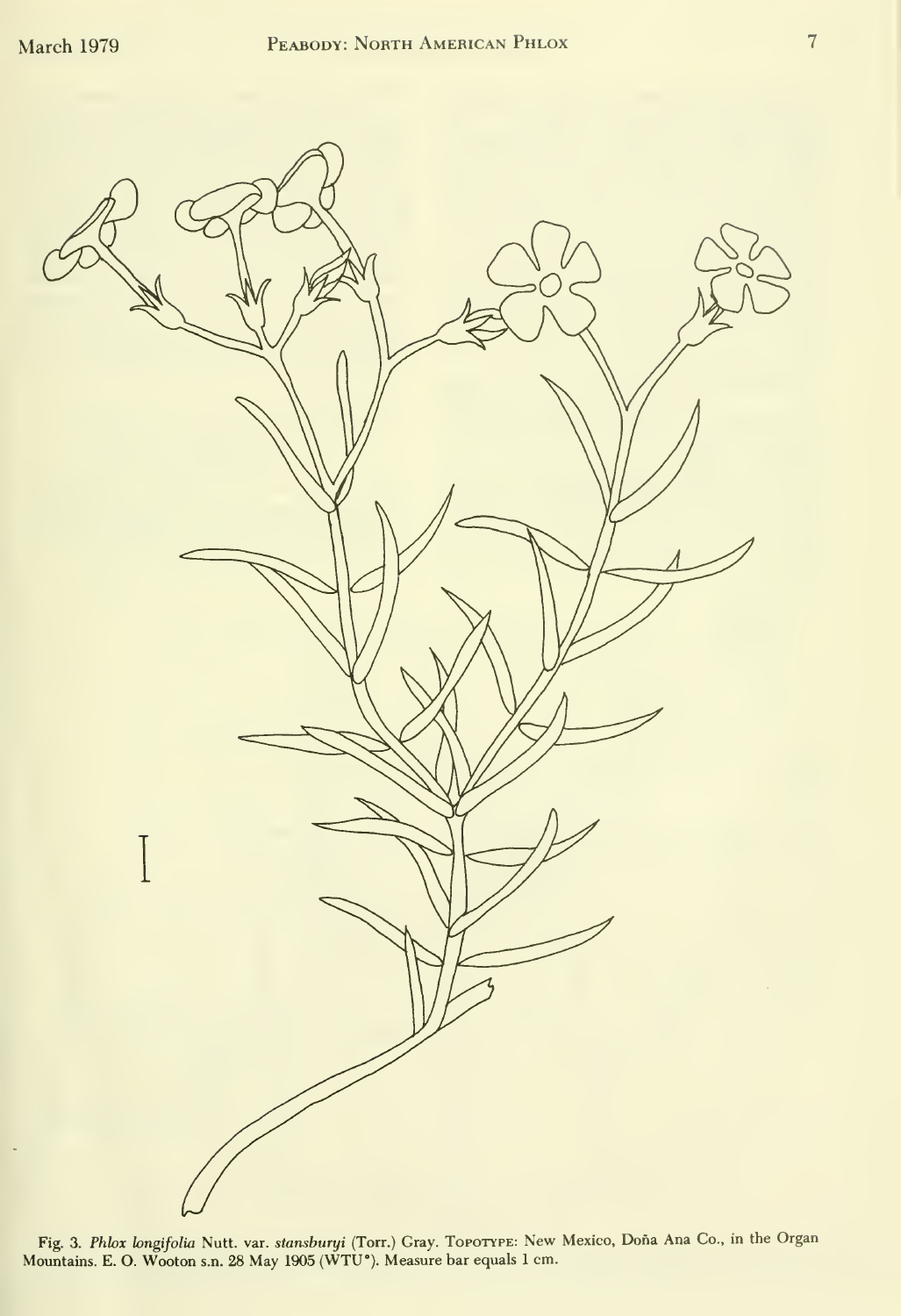Plants shorts, often trailing, 1-3 dm tall, internodes well spaced, 1-4 (5) cm long; leaves opposite, upper leaves glandular-pubescent, 16-30 mm long, 3-5 (6) mm wide, distinctly oblanceolate; upper sometimes lin ear-lanceolate; calyx glandular-pubescent, in tercostal membranes usually flat; corolla tube 13-15 mm long (Fig. 5).

Representative material.— Cronquist 8894 (WTU), Lenz 21826 (OSC), Forewood s.n. (K), Welsh 9689 (BRY), Christensen s.n. (BRY), Blauer 7 (BRY), Palmer 308 (GH), Anderson s.n. (GH). 67.

Distribution.— Extreme southwest South Dakota, central western Colorado, northern Arizona, Utah, Nevada, and extreme eastern California (Fig. 6).

Notes.— Variety brevifolia has been named under innumerable combinations over its tax onomic history. Gray's (1870, 1878) and Watson's (1871) transference of this taxon from one rank to another betrays its complexity. Of all varietal names applied over the past years, Gray's var. brevifolia antedates all and is chosen as the legitimate name. Because Gray indicated no type in the publication of this variety, a lectotype (Wherry 1955) has been designated (the reader is referred to the list of synonyms). It is estimated that the range of this taxon extends further eastward than any other within this complex, crossing the Continental Divide through Wyoming and into the Black Hills of southwestern South Dakota (fide Forewood 1888).

#### Phlox longifolia Nutt. var. longipes (M. E. Jones) M. E. Peck

- Phlox longifolia Nutt. var. longipes (M. E. Jones) M. E. Peck, Mann. Higher PLS. Oregon 571. 1941.
- P. linearifolia (Hook.) A. Gray var. longipes M. E. Jones, Contr. W. Bot. 12: 53. 1908. Holotype: Idaho;



Fig. 4. Distribution of Phlox longifolia var. stanshuryi (Torr.) Gray over western North America.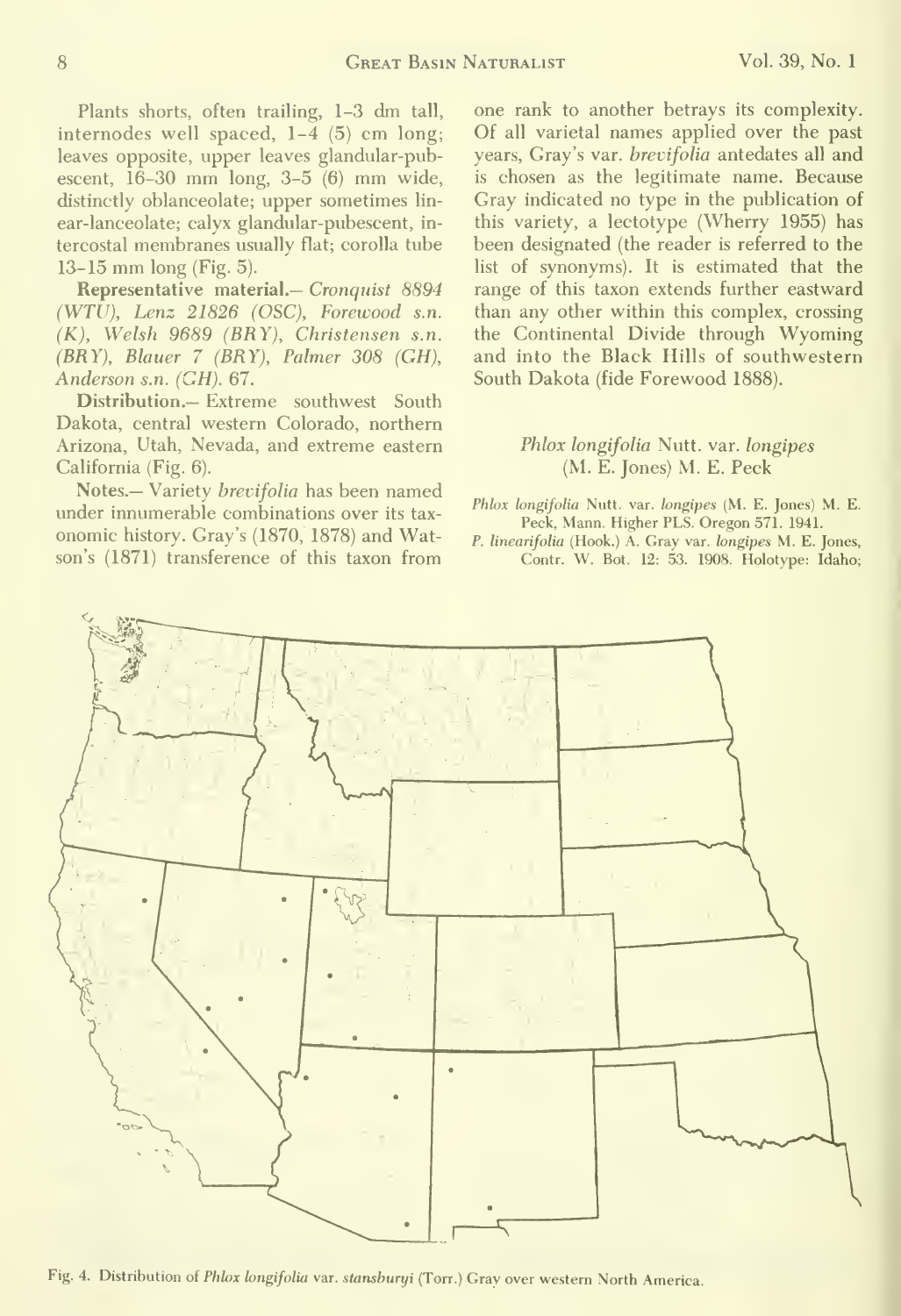$\Omega$ 

Washington Co., Weiser, 28 April 1900, Jones s.n. (POM°).

- P. longifolia Nutt. var. puberula E. Nelson, Wyoming Agric. Exp. Sta. Annual Rep. 9: 26. 1899. Holotype: Wyoming; Uinta Co., Evanston, 5 June 1898, A. Nelson 4544 (RM°).
- P. viscida E. Nelson, Wyoming Agric. Exp. Sta. Annual Rep. 9: 25. 1899. Holotype: Oregon; Columbia Co., Blue Mountains, 15 July 1896, Piper 2397  $(US°)$ .
- P. stansburyi (Torr.) Heller ssp. compacta Brand var. vis  $cida$  (E. Nelson) Brand, Das Pflanzenreich  $4^{250}$ : 67. 1907.
- P. stansburyi (Torr.) Heller ssp. compacta Brand var. puberula (E. Nelson) Brand, Das Pflanzenreich 4<sup>250</sup>: 67. 1907
- P. stansburyi (Torr.) Heller ssp. eu-stansburyi Brand var. brevifolia (A. Gray) Brand subvar. microcalyx Brand, Das Pflanzenreich 4<sup>250</sup>: 67. 1907. Holotype: Arizona; Yavapai Co., Prescott Mountain District, 1876, Palmer 391 ( $G^{\circ}$ ).
- P. puberula (E. Nelson) A. Nelson, Manual Bot. Rocky Mts.: 397. 1909.
- P. longifolia Nutt. var. filifolia A. Nelson. Bot. Baz. (Crawfordsville) 54: 143. 1912. Holotype: Idaho; Blaine Co., Ketchum midst sagebrush, stream bottoms, alt. 5887, 19 July 1911, A. Nelson 1192  $(RM<sup>°</sup>)$ .
- P. longifolia Nutt. ssp. compacta (Brand) Wherry, Proc. Acad. Nat. Sci. Philadelphia 93: 135. 1938.
- P. longifolia Nutt. ssp. longipes (M. E. Jones) Wherry, Proc. Acad. Nat. Sci. Philadelphia 93: 135. 1938.
- P. viridis E. Nelson ssp. longipes (M. E. Jones) Wherry, Morris Arb. Bull. 3: 88. 1955.
- P. viridis E. Nelson ssp. compacta (Brand) Wherry, Bail eya 4: 98. 1956.

Plants moderately tall 1.5-4.0 dm, inter nodes somewhat congested or well-spaced 1-5 cm long; leaves opposite, upper leaves glandular-pubescent, 3-10 (15) mm long, 1.7-3.6 mm wide, linear to linear-lanceolate; calyx glandular-pubescent with the inter costal membranes usually flat; corolla tube 14-18 mm long (Fig. 7).

Representative material.— Whites 1037 (WTU), Peck 7790 (OSC), Davis 3082 (IDS), Cottam 5062 (ARIZ), Clokey 7630 (MONTU), Clark s.n. (UNM), Hitchcock 20432 (COLO). 122.

Distribution.- Eastern Oregon, southern Idaho, Utah, western and southern Colorado, Nevada, northern Arizona, northwestern



Fig. 5. Phlox longifolia Nutt. var. brevifolia Gray. COLLECTION: South Dakota, Black Hills. W. H. Forwood s.n. 1887 ( $K^{\circ}$ ). Measure bar equals 1 cm.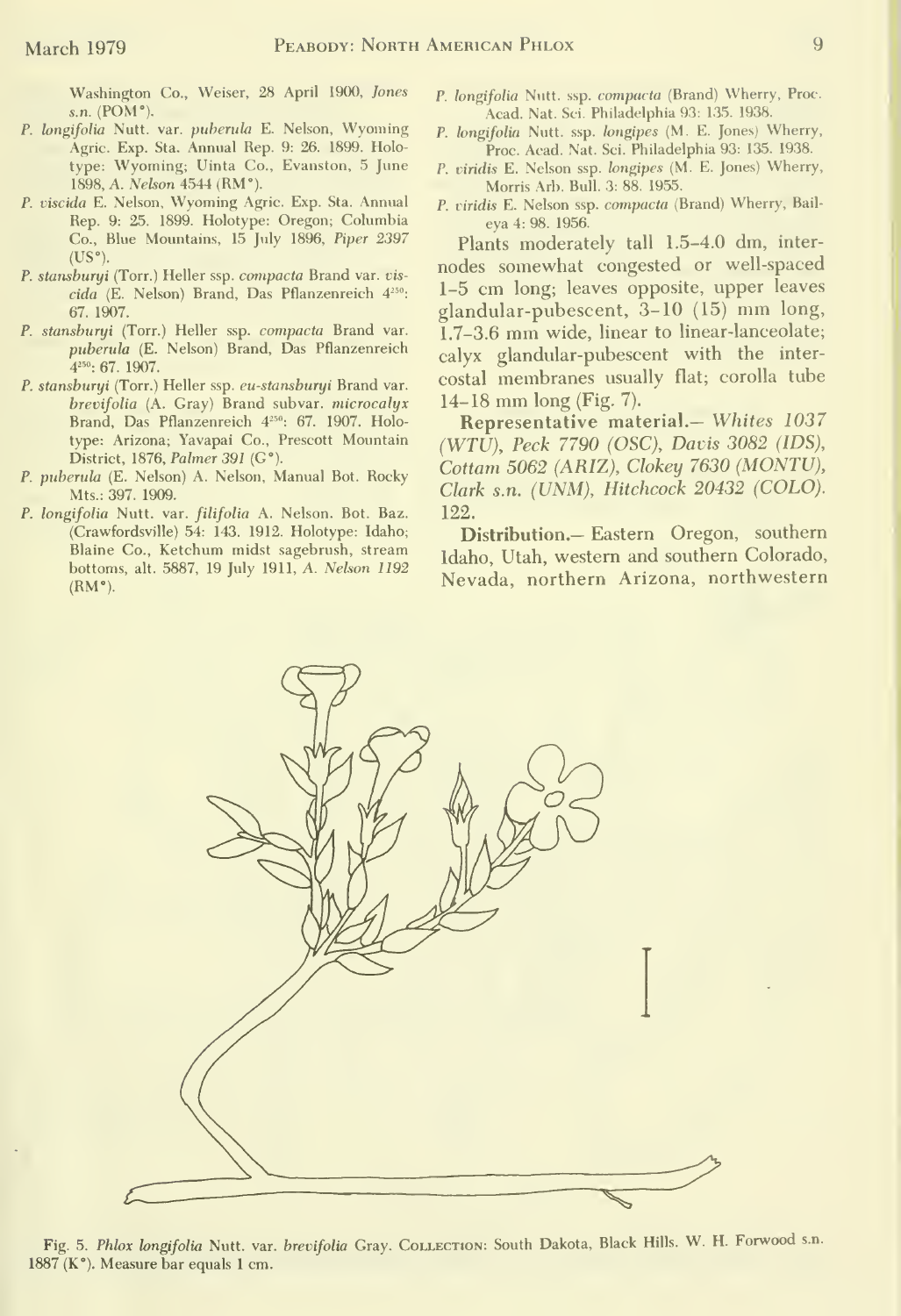New Mexico, and extreme eastern California (Fig. 8).

Notes.- Even though this taxon is found in northern as well as southern areas it appears to be more abundant in southern Utah, Ari zona, New Mexico, and southwestern Colorado. The long, narrow leaves and glandular pubescence are distinctive. It appears that var. longipes may be a transitional form be tween the pubescent var. longifolia and the glandular-pubescent var. stansburyi. The overlapping pattern in distribution and morphology would point to this possibility.

#### Phlox longifolia Nutt. var. viridis (E. Nelson) Peabody stat. nov.

Phlox viridis E. Nelson, Wyoming Agric. Exp. Sta. Annual Rep. 9: 25. 1899. Holotype: Washington; Kittitas Co., Ellensburg, 20 May 1897, Piper 2689  $(WS<sup>o</sup>).$ 

- P. stansburyi (Torr.) Heller ssp. compacta Brand var. puberula (E. Nelson) Brand subvar. viridis (E. Nelson) Brand, Das Pflanzenreich 4<sup>250</sup>: 67. 1907.
- P. longifolia Nutt. ssp. viridis (E. Nelson) Wherry, Notul. Nat. Acad. Nat. Sci. Philadelphia 87: 5. 1941.
- P. viridis E. Nelson ssp. a-viridis Wherry, pro. typ. Morris Arb. Bull. 3: 88. 1955.

Plants short 1-3 dm, stem much branched from the base, internodes 1-2 cm long; leaves opposite, upper leaves glandular-pubescent, 16-30 mm long, 1.0-1.5 mm wide, linear; calyx glandular-pubescent, intercostal membranes usually flat; corolla tube 13-15 mm long (Fig. 9).

Representative material.- Hitchcock 17409 (WTU), Peck 25922 (OSC), Davis 99- 36 (IDS), Stevens 150 (BRY), Stevens 161 (BRY), Piatt 157 (BRY). 142.

Distribution.— Central Washington, central and southeastern Oregon, southern



Fig. 6. Distribution of Phlox longifolia Nutt. var. brevifolia Gray over western North America.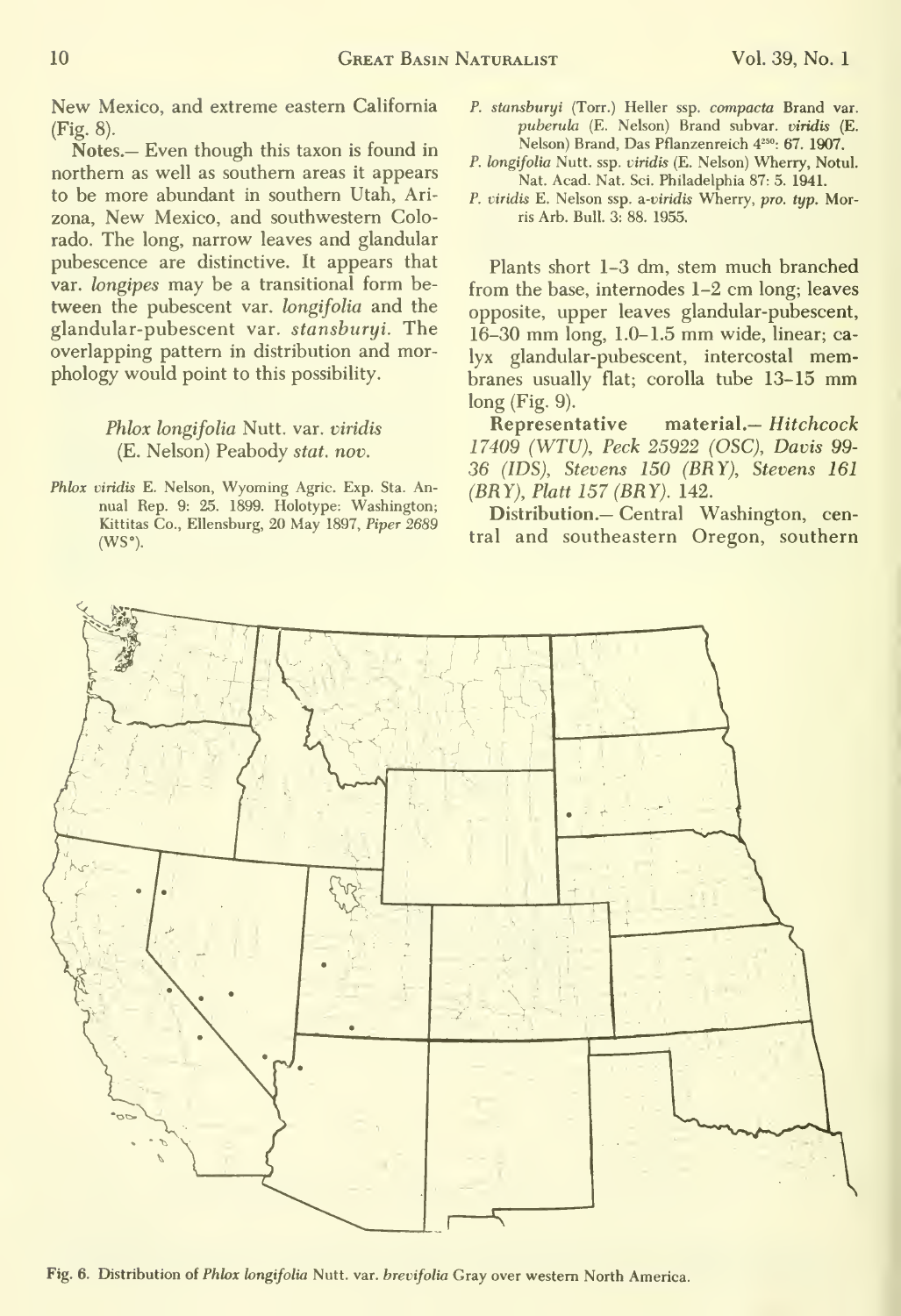Idaho, extreme northern Utah and Nevada (Fig. 10).

Notes.— Easily distinguished by its fine, narrow leaves, multiple branches, and usually congested intemodes, var. viridis is primarily of northern distribution, extending southward along the western slope of the Rocky Mountains into northern Utah and Nevada.

#### LITERATURE CITED

- Abrams, L. 1954. Illustrated flora of the Pacific States. Vol. 4, Stanford University Press, Stanford, California.
- Arthur, J. D. 1962. Manual of the rusts of the United States and Canada. Hafner Publishing Co., New York. 438 pp.
- BENTHAM, G. 1845. Polemoniaceae. In: A. de Candolle, Prodromus 9:302-322.
- Brand, A. 1907. Polemoniaceae. In: Das Pflanzenreich  $4^{250}$ : 1-203.



Fig. 7. Phlox longifolia Nutt. var. longipes (M. E. Jones) Peck. HoLOTYPE: Idaho, Washington Co., Weiser. M. E. Jones s.n. 28 April 1900 (POM\*). Measure bar equals <sup>1</sup>cm.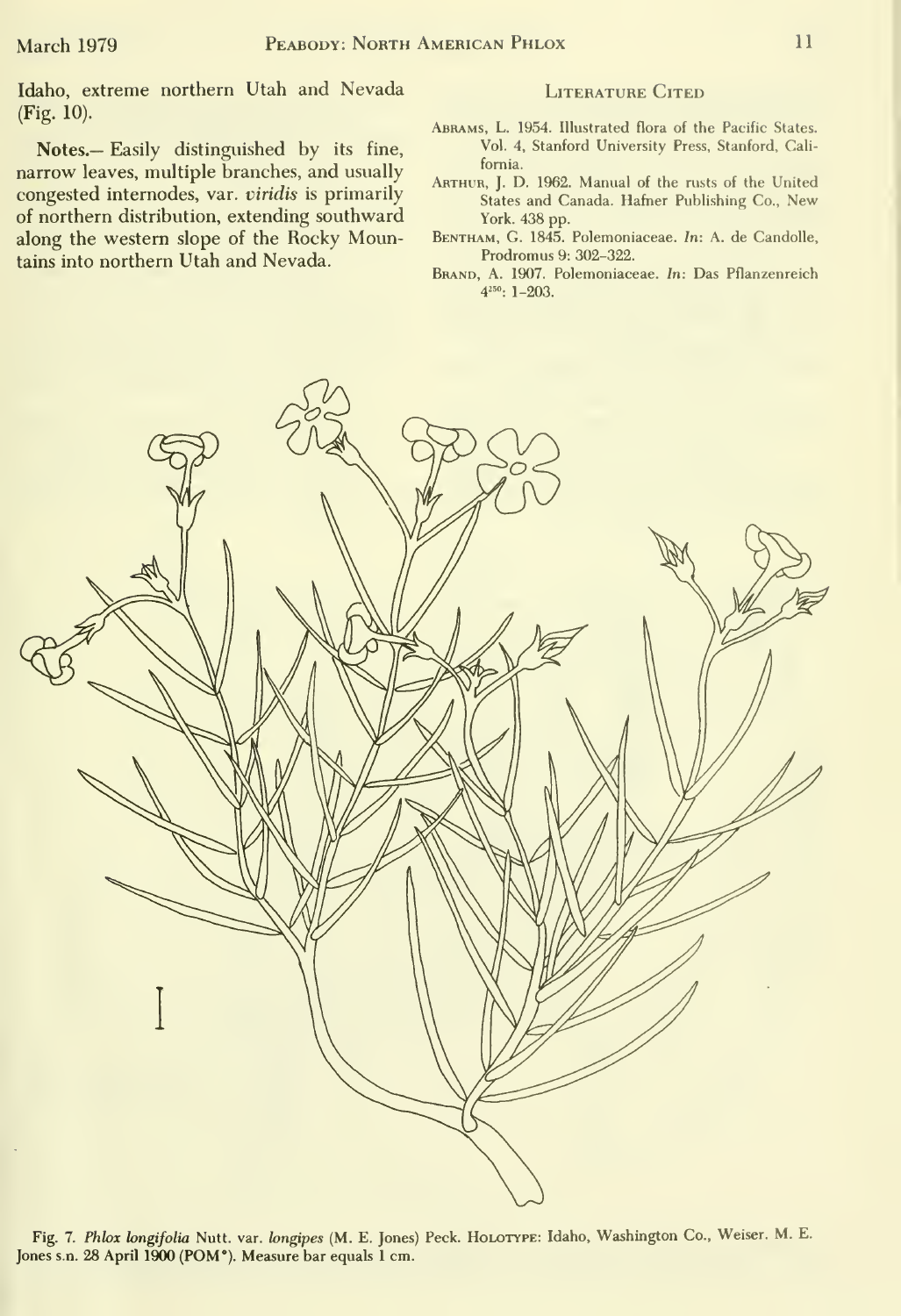- CHAUDHRI, M. N., I. H. VEGTER, AND C. M. DEWAL. 1972. Index herbariorum, Part Il-Collectors (E-H). Regnum Vegetable, Vol. 9. Kemink en Zoon N. V. Utrecht, Netherlands. 296-473.
- Cronquist, a. 1964. In: C. L. Hitchcock, et al. Vascular plants of the Pacific Northwest. Univ. Wash. Publ. Biol. 17(4): 1-510.
- Fisher, R. A. 1936. The use of multiple measurements in taxonomic problems. Ann. Human Genetics 7: 179-188.
- Gray, A. 1870. Revision of the North American Polemoniaceae. Proc. Amer. Acad. Art. 8: 247-282.
- 1878. Polemoniaceae. Synoptical flora of North America, Vol. II, Pt. 1. John Wilson and Sons, Cambridge, Massachusetts.
- Heller, A. A. 1897. Notes on plants of New Mexico. Bull. Torrey Bot. Club 24: 477-480.
- 1906. Polemoniaceae. Muhlenbergia 2: 228-235.
- Holmgren, P. K., and W. Keuken. 1974. Index her bariorum, Pt. I, The herbaria of the world. Reg num vegatabile. Vol. 92. Dosthoek, Scheltema and Holkema, Utrecht, Netherlands. 397 pp.
- Hooker, W. J. 1829-1834. Flora Boreali-Americana. Vol. I. G. Bohn, London. 298 pp.
- 1851. Catalogue of Mr. Geyer's plants collected in the upper Missouri. Hooker's J. Bot. Kew Card. Misc. 3: 273-305.
- Jepson, W. L. 1925. Manual of the flowering plants of California. Associated Student Stores, Berkeley, California. 1238 pp.
- 1943. A flora of California, Vol. 3. University of California Press, Berkeley, California. 284 pp.
- Jones, M. E. 1895. Contributions to western botany. Contr. W. Bot. 8: 1-43.
- 1908. Contributions to western botany, No. 12. Contr. W. Bot. 12: 1-100.
- Kuntze, O. 1891. Rev. Gen. Bot. Pars. 2. H. Sturtz, Wursburg.
- LANJOUW, J., AND F. A. STAFLEU. 1954. Index herbariorum. Part II, Collectors (A-D). Regnum Vegetabile, Vol. 2. Kemink en Zoon N. V., Utrecht, Netherlands. 1-174.
- 1957. Index herbariorum. Part II, Collectors (E-H). Regnum vegatabile, Vol. 9. Kemink en Zoon N.V., Utrecht, Netherlands. 175-295.
- Lawrence, G. M. H., ed. 1968. Botanico-Periodicum- Huntianum. S-H Service Agency, Inc., New York, 1063 pp.



Fig. 8. Distribution of Phlox longifolia Nutt. var. longipes (M. E. Jones) Peck over western North America.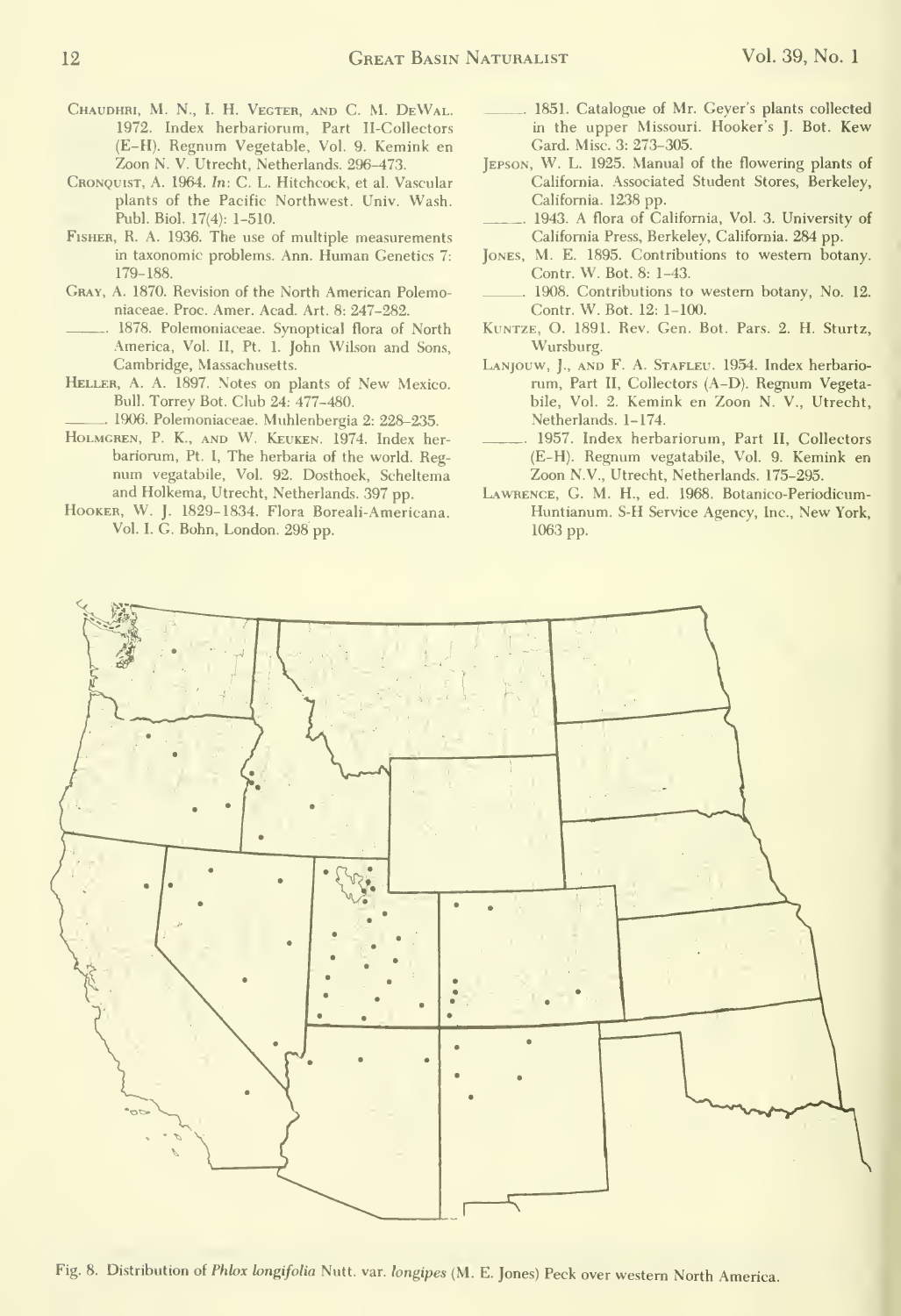- LiNDLEY, J. 1830. "Phlox speciosa." In: Edward's Bot. Reg. 16: pl. 1351.
- Mason, H. L. 1925. Abrams illustrated flora of the Pacific States. Stanford University Press, Stanford, California.
- Nelson, A. 1909. "Phlox puberula." In' Nelson, A. and J. M. Coulter, New manual of botany of the central Rocky Mountains (vascular plants). American Book Co., New York. <sup>646</sup> pp.
- 1912. "Phlox longifolia var. filifolia." In: Bot. Gaz. (Crawfordsville) 54: 143.
- 1924. Taxonomic studies by Aven Nelson I. Phloxes, new and old. Univ. Wyoming Publ. Sci. Bot. 1(93): 47-68.
- 1931. New species from mountains and deserts. Amer. J. Bot. 18: 431-441.
- 1931. Phlox longifolia and Phlox stansburyi and their immediate relatives. Amer. J. Bot. 18: 441-442.
- Nelson, E. 1899. Revision of the western North American Phloxes. Wyoming Agric. exp. Sta. Annual Rep., No. 9: 1-36.
- NiE, N. E., ed. 1975. Statistical package for the social sciences. 2d ed. McGraw-Hill Book Co., New York.
- NuTTALL, T. 1834. Plants of the Rocky Mountains. J. Acad. Nat. Sci. Philadelphia 7: 5-60.
- Peck, M. E. 1941. A manual of the higher plants of Oregon. Binfords and Mort, Portland, Oregon. 866 pp.
	- 1941. Validation of new combinations. Madrono 6: 135-136.



Fig. 9. Phlox longifolia Nutt. var. viridis (E. Nelson) Peabody. Holotype: Washington, Kittitas Co., Ellensburg. C. V. Piper 2689 20 May 1897 (WS°). Measure bar equals <sup>1</sup> cm.